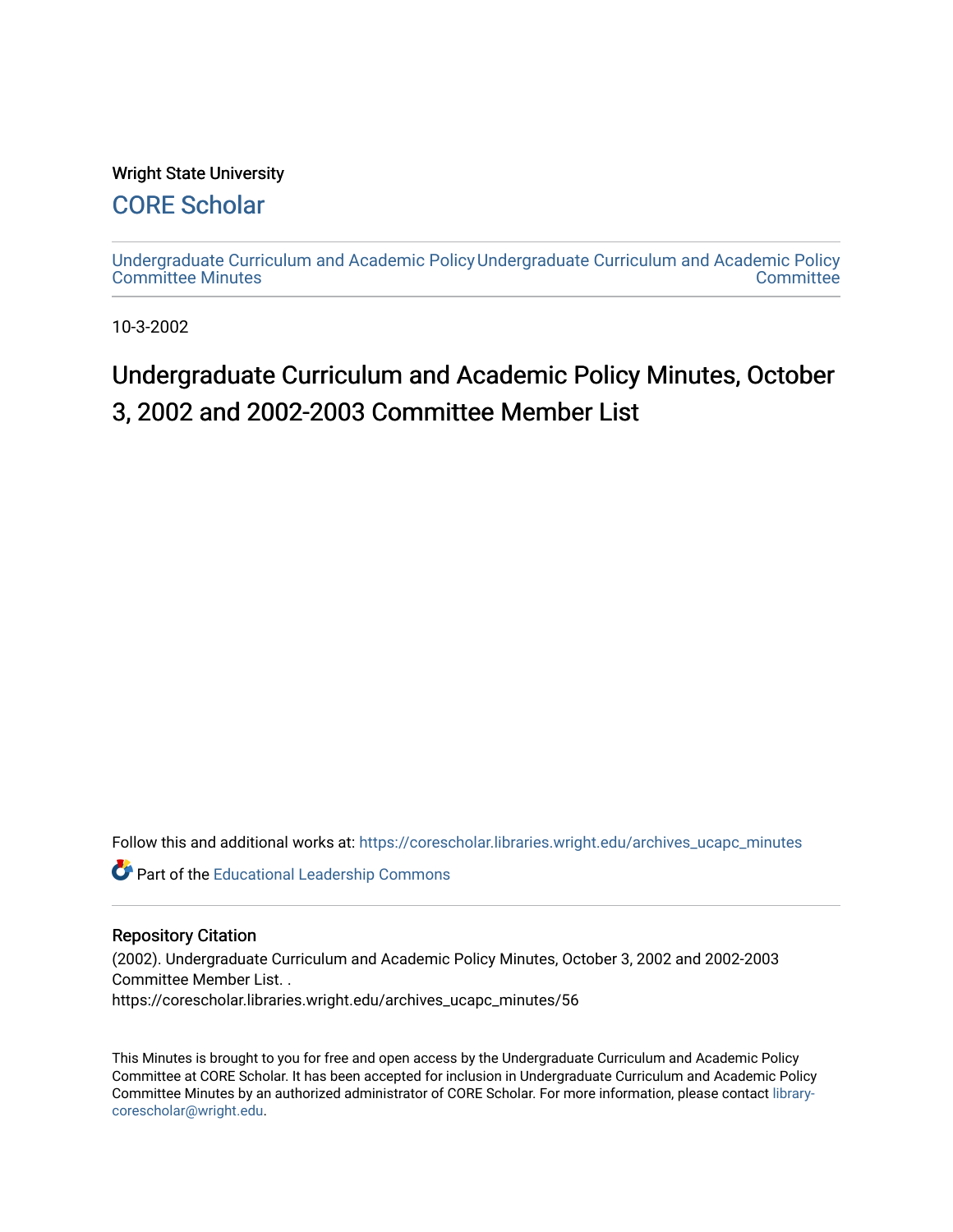# **Undergraduate Curriculum and Academic Policy Committee**

**2002-03 Committee Members**

**Tom Sav, College of Business and Administration (Chair) Mateen Rizki, College of Engineering and Computer Science Mary Rucker, College of Liberal Arts Richard Mercer, College of Science and Mathematics Susan Praeger, College of Nursing and Health Carol Loranger, College of Liberal Arts Burga Jung, College of Education and Human Services Beth Basista, College of Science and Mathematics Mindy McNutt, Lake Campus Mark Gebhart, School of Medicine School of Professional Psychology Jennifer Martian, Student Government (non-voting) Chris Leapley, Student Government (non-voting) Joe Law, WAC Committee Chair (non-voting) Jeanne Fraker, University College (Ex-officio, non-voting) Jan Maxwell, University Library (Ex-officio, non-voting) James Sayer, Faculty President (Ex-officio)**

**[UCAPC HOME](http://www.wright.edu/ucapc/index.htm)**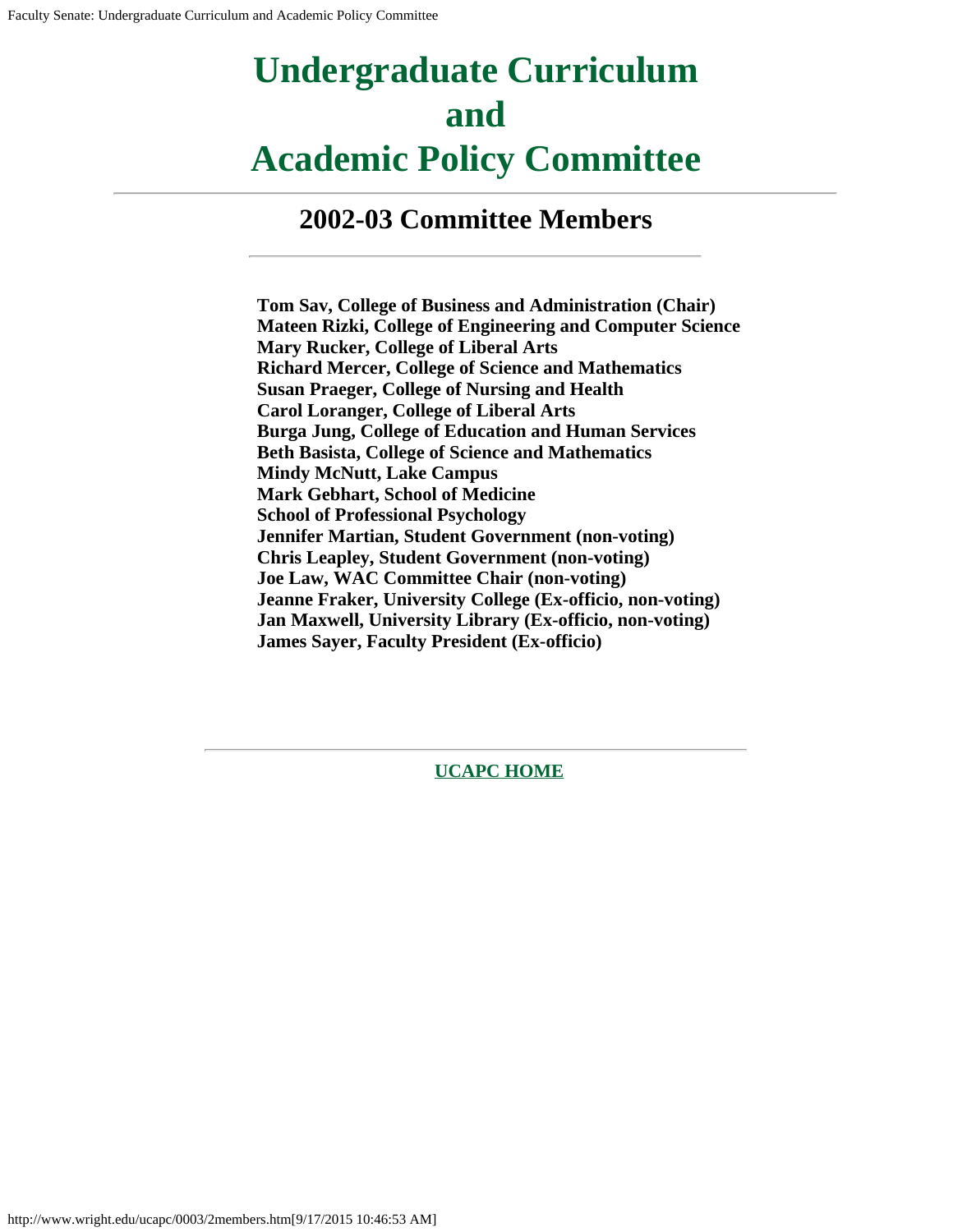# **Undergraduate Curriculum and Academic Policy Committee**

# **Minutes of October 3, 2002 Meeting**

**Present:** Jeanne Fraker, Burga Jung, Joe Law, Chris Leapley, Carol Loranger, Jan Maxwell, Mindy McNutt, Richard Mercer, Susan Praeger, Mateen Rizki, Mary Rucker, Tom Sav, Jim Sayer.

**Approved Minutes** of May 17, 2002.

#### **Charge to the UCAPC to Study and Assess Writing Across the Curriculum**

Jim Sayer, President of the University Faculty, explained to and discussed with the committee the charge to conduct an in-depth assessment of WAC. In particular, this fall quarter marks the seventh year of Wright State University's "Writing Across the Curriculum" policy, having been implemented with the start of fall quarter 1996. After a full six years of implementation, it is time to study and assess the effectiveness and impact of that program. Accordingly, UCAPC is charged with the responsibility of conducting an in-depth assessment of WAC this academic year, such assessment to be completed no later than the beginning of spring quarter 2003. Specifically, the assessment is to include both quantitative and qualitative elements, with ALL members of the university faculty, both full-time and part-time, encouraged and facilitated to offer their observations and conclusions.The assessment should include:

1. An examination of the program's impact vis-à-vis the program's stated goals;

2. An assessment of the mechanics of the program: are six writing-intensive GE courses appropriate (too little; too much; just right); are two writing-intensive courses in the major appropriate; is the separation of the course grade from the writing grade something that should be reconsidered?

3. A request to have each department chair and dean offer his/her specific analysis of WAC, including:

(a) the perceived impact that WAC in GE has had upon the writing skills of majors in his/her department; and

(b) the perceived impact that WAC in the major has had upon the writing skills of majors in his/her department.

It is imperative that this study be done critically and objectively. If WAC is the greatest thing since night baseball, then that should be substantiated to the satisfaction of the general faculty. If, on the other hand, WAC has some severe problems, then those problems need to be identified clearly, with specific suggestions offered for remediation.

#### **Fall Quarter Meeting Schedule**

The committee agreed to meet at 12:00 Noon on November 7 and (tentatively, depending on exam schedules of members) December 3. Additional meetings may be scheduled as necessary.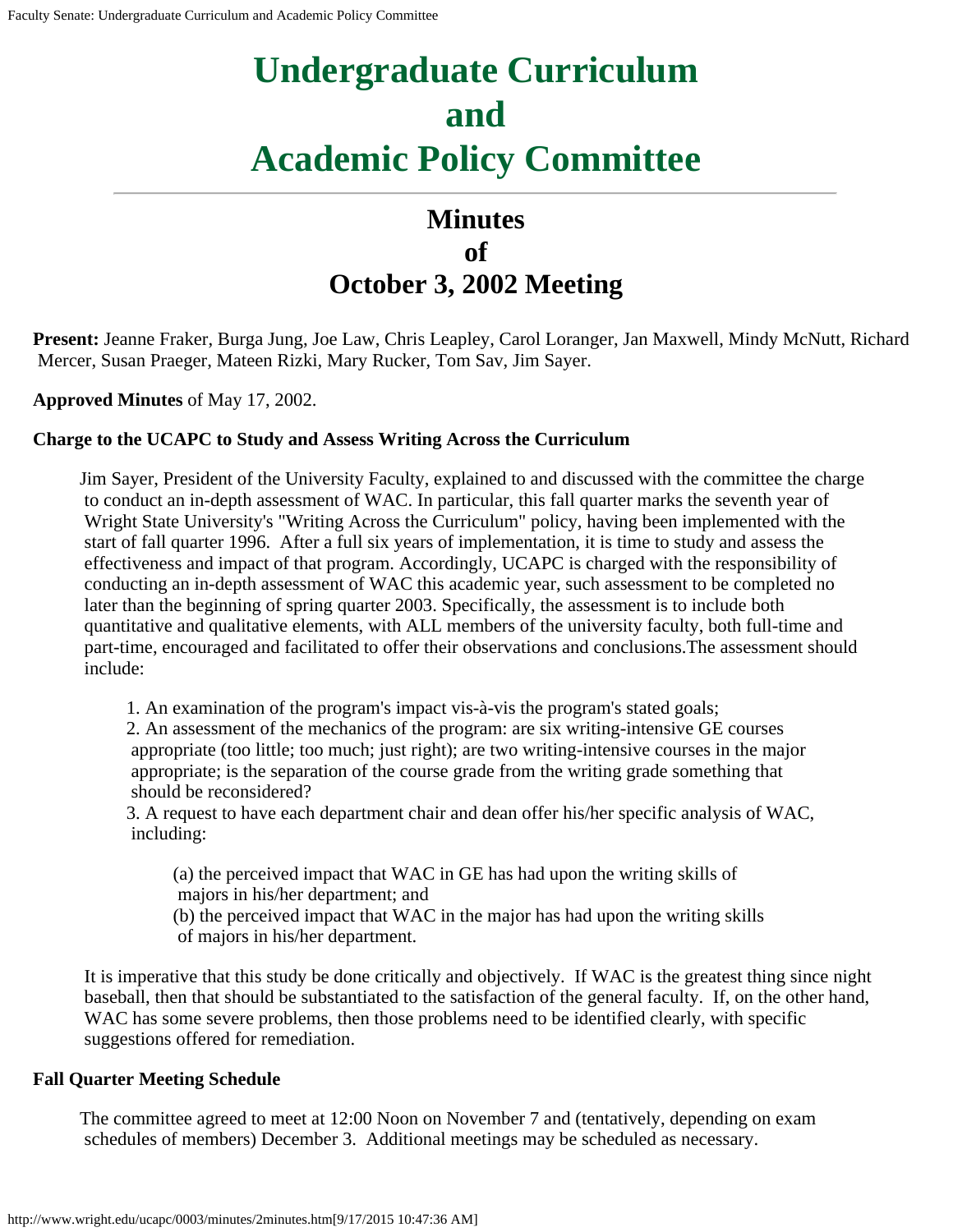Faculty Senate: Undergraduate Curriculum and Academic Policy Committee

#### **Appointment of Writing Across the Curriculum Committee, Chair**

Appointed Joe Law, Coordinator of Writing Across The Curriculum And Associate Professor of English as Chair of Writing Across the Curriculum Committee

#### **Appointment of Members to the Student Petitions Committee of the Faculty Senate**

UCAPC conducted this business via email prior to the meeting. The following recommendations were forwarded to the Faculty Senate Executive Committee and approved with that Committee appointing the chair:

Faculty Senate Constituients:

Mechlin, KT; Chair, COSM Bogan, Barbara; CONH Kerlin, Timothy; CEHS Menart, James; CECS Sammons, Martha; COLA Watson, Fred; COBA Lake Campus (to be appointed) Jim Sayer, Faculty President (Ex Officio)

Non-voting Members:

Hail, Joyce; Sec, Registrar's Office Howard, Lillie; Provost's Office Melton, Juanita; University College Sauter, Dave; Registrar Student (to be appointed) Student (to be appointed)

#### **Course Modification and Inventory Requests**

#### **CEHS**

Inventory: EDE 270 (approved by UCAPC chair during the 2002 summer) Modification: ED 415 (approved by UCAP chair during the 2002 summer)

Approved Modifications: ED 432

#### COSM

Approved Course Modifications: STT 430\*, STT 464\*, ANT 426, ANT 445, GL 201, MTH 343, SST 342

\*the committee noted that the proposed change of STT 430 Environmental Statistics to Biostatistics and STT 464 Biostatistics to Computational Statistics may create future confusion for students and that it appeared to make more sense (in the absence of complete information, such as sequencing, before the committee) to merely keep 464 as Biostatistics and only change 430 to Computational Statistics.

#### **Program Changes**

Writing Across the Curriculum Program: Changes for Fall 2003 Implementation of New General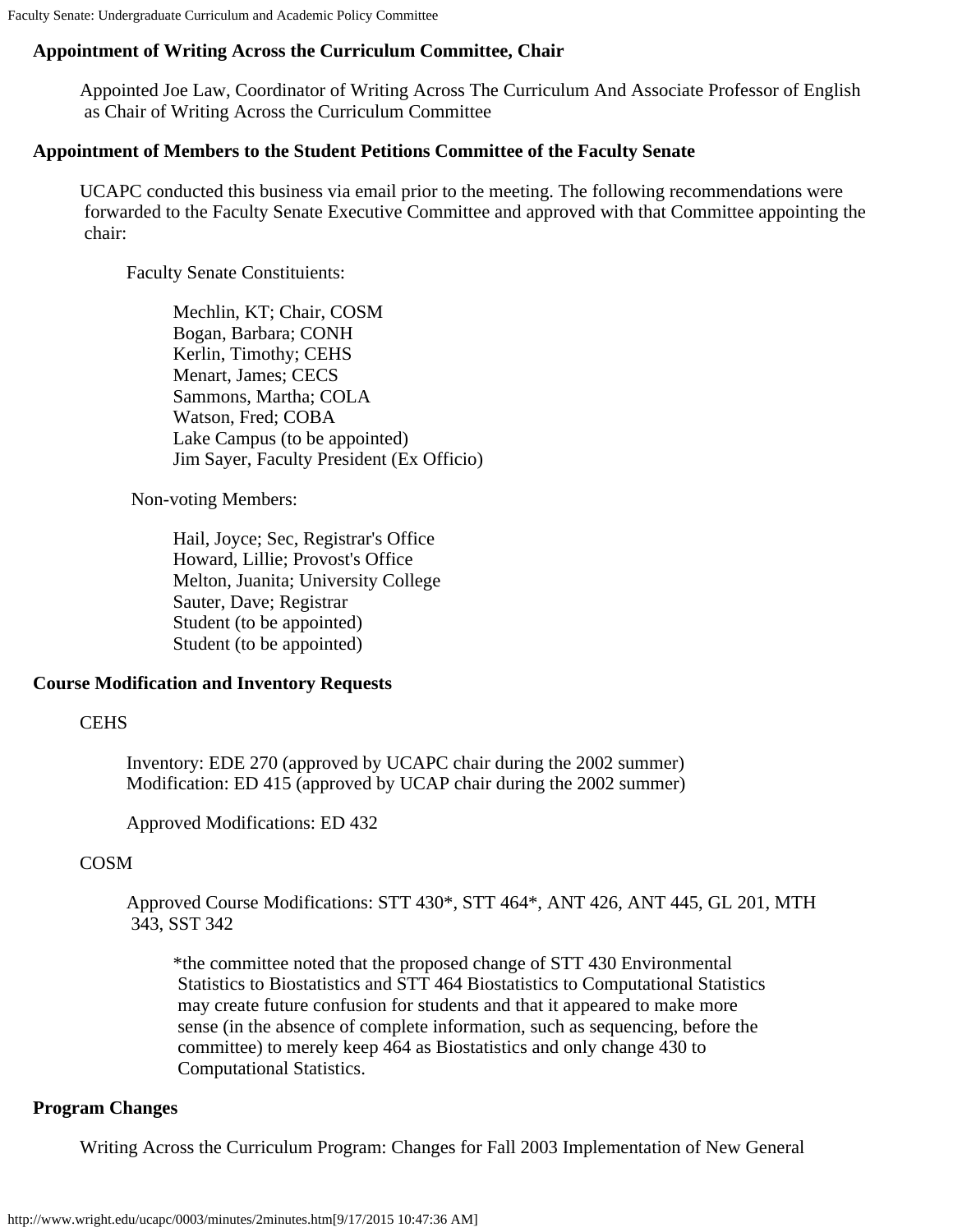#### Education Program

After much discussion of issues that are best reserved for consideration in this year's charge to UCAPC to study and assess WAC, the committee approved the following:

#### [WRITING ACROSS THE CURRICULUM: Program](#page-5-0) Changes

#### **Future Agenda Items**

Credit by Examination Policy

The Committee began a review of this policy last academic year with the intention of carrying its review forward to this year. Much information from the Registrar was required to conduct this review. The committee will contact the Registrar to determine the status of previous requests for information.

Response to UCAPC's email to faculty and staff calling for concerns, issues, etc. pertinent to the committee's responsibility

Many emails were received regarding issues related to parking, compensation, campus food service prices, etc. etc. The chair decided it best not to bring those issues before the committee for consideration. One email actually did raise a concern related to an academic policy, removing an "F" for cheating, but it needed much clarification. The individual submitting the concern was asked to submit more detail for future consideration by the committee.

Conversion to 4 credit hour base in the College of Business

It was announced that the College of Business faculty voted to convert from a 3 credit hour to a 4 credit hour base in course offerings. Depending on the implementation of the conversion, whether it be Fall 2003 or later or in increments seems somewhat uncertain at this time, the committee anticipates future degree program changes and course modification and inventory proposals to accommodate the conversion.

Study and Assess Writing Across the Curriculum

Given the charge to the committee (outlined above) to Study and Assess Writing Across the Curriculum (SAWAC), it was discussed and decided to create an ad hoc subcommittee of UCAPC to carry out the charge. Much appreciation was extended to Carol Loranger for agreeing to undertake the grueling task of chairing the committee. It was further decided that the SAWAC committee would be comprised of faculty representatives from CECS, COBA, COLA (one in addition to Carol Loranger), COSM, CONH, CEHS, LC, as well as the Writing Across the Curriculum Committee Chair, a student government representative, at least one other member from UCAPC, and representation from other campus units as deemed necessary. Formation of the committee will take place over the next week.

**Note: The committee scheduled its future meetings for November 7 and (tentatively) December 3. Colleges submitting curriculum and policy proposals for review by the committee need to submit the original and 18 copies at least 8 working days in advance of scheduled meetings.**

#### **[UCAPC HOME](http://www.wright.edu/ucapc/index.htm)**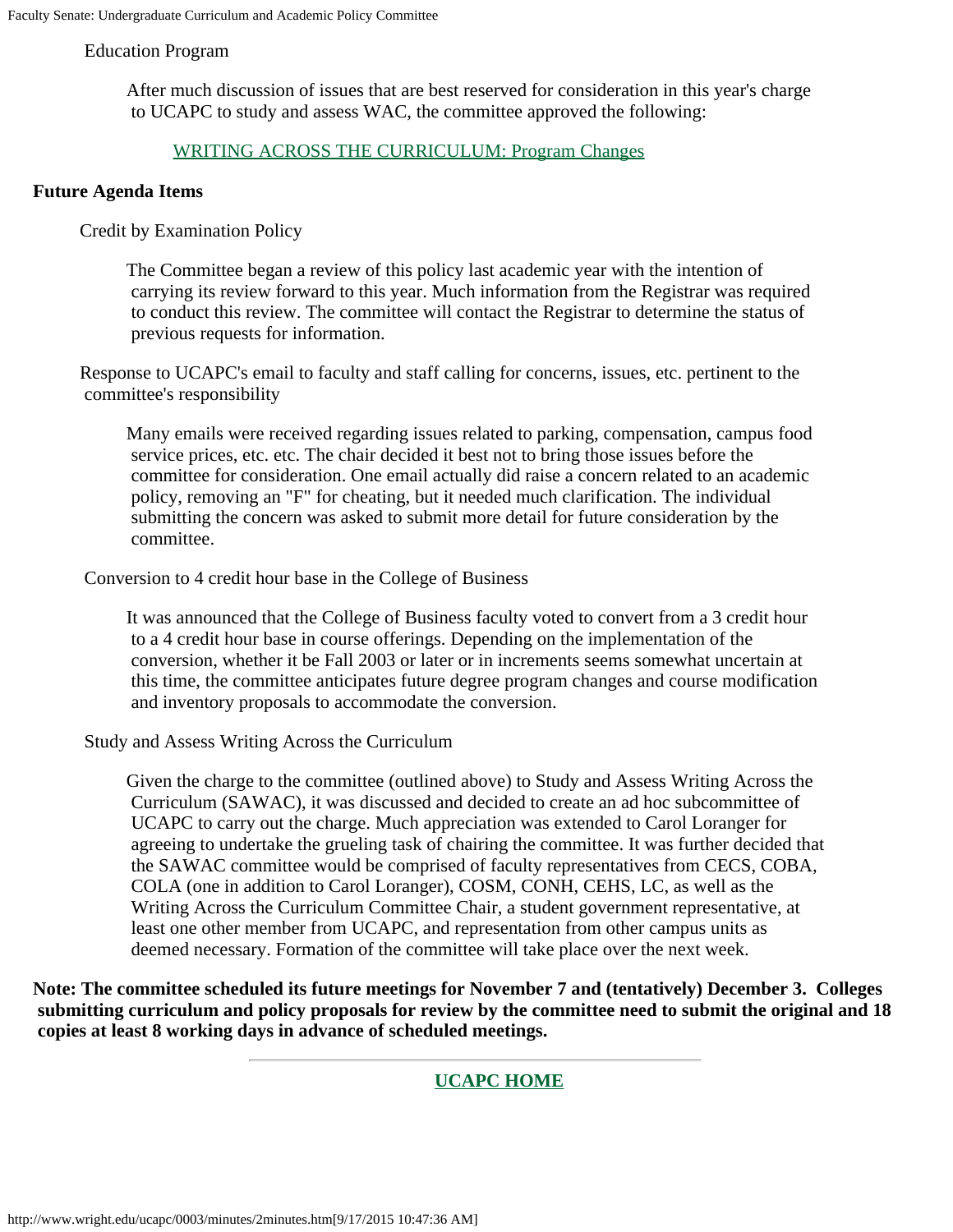#### **WRITING ACROSS THE CURRICULUM**

Additions in bold deletions struck through

<span id="page-5-0"></span>Approved by General Faculty 11/14/95, Academic Council 5/1/95,Undergraduate Curriculum & Academic Policy Committee 2/20/95; incorporates revisions approved by Academic Council 5/5/97 and by Faculty Senate 5/6/02 and General Faculty (5/14/02).

Writing Across the Curriculum (WAC) at Wright State University is a comprehensive program extending writing throughout each student's undergraduate career. The Writing Across the Curriculum program consists of two parts -- Writing in General Education and Writing in the Major--and serves the following purposes:

- 1. To improve students' writing proficiency -- their ability to develop ideas and transmit information for an appropriate audience in an organized, coherent fashion while writing with appropriate style and correct grammar, usage, punctuation and spelling.
- 2. To encourage students to use writing as a learning tool to explore and structure ideas, to articulate thoughts and questions, and to discover what they know and do not know, thereby empowering students to use writing as a tool of discovery, self-discipline, and thought.
- 3. To demonstrate for students the ways in which writing is integral to all disciplines, essential to the learning and conveying of knowledge in all fields.

# **Part I: WRITING IN GENERAL EDUCATION**

The Undergraduate Curriculum and Academic Policy Committee (UUCAP) proposes the following requirements, called "Writing in General Education" (GE), as Part I of the University's Writing Across the Curriculum Program:

- 1. that aAll undergraduate students who first enroll at the University Fall Quarter 1996 or thereafter be required to must complete four writing intensive (WI) general education courses, or allowable substitutions, in addition to the two required courses in freshman composition; transfer students will complete the WAC/GE requirement in proportion to the amount of the general education program they have completed when they enter the University (see WAC implementation for further details).
- 2. that eEach WI section of a GE course will include writing assignments totaling approximately 1500 words, which will be evaluated for content, form, style, correctness, and overall writing proficiency and give students the opportunity for revision and improvement. Assignments may take many forms and include a mix of formal writing (e.g., a number of short papers evaluated in both draft and final form, a long assignment broken into smaller parts, thus allowing for multiple drafts, feedback, and revisions,) and informal writing (e.g., journals, logs, short responses to lectures, essay examinations). All the writing will count as part of students' performance in the course. Responsibility for ensuring that these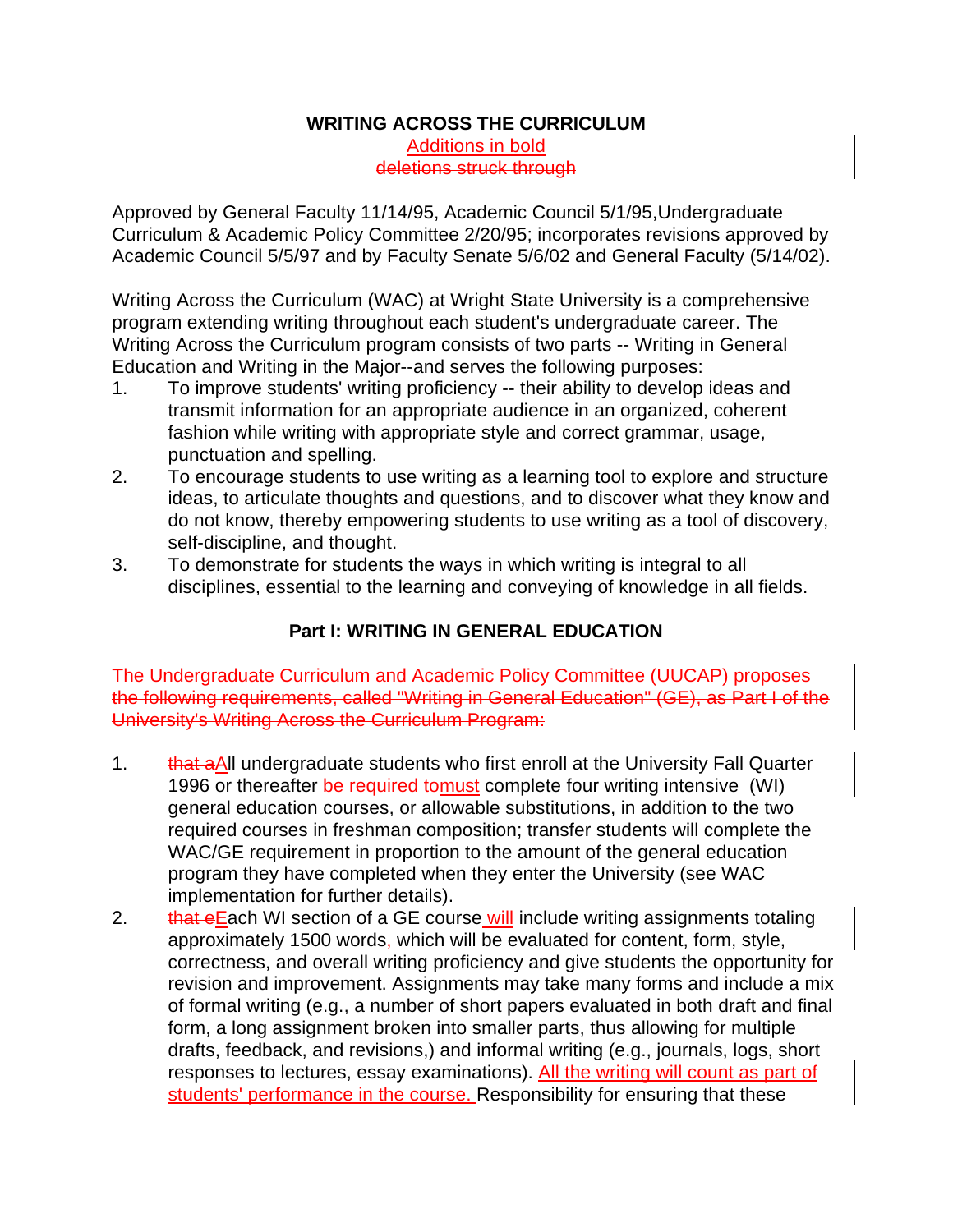course requirements are met rests with the colleges offering the courses and the Writing Across the Curriculum Committee.

- 3. that WI sections are offered in required GE substitution courses, as well as in be offered in standard GE courses, as well as in GE substitution courses. In instances where the required substitutions are a sequence of two or -three courses sequence, only one of the courses in the sequence need be writing intensive.
- 4. that, aAs with "Writing in the Major," students must pass the "writing intensive" portion of a GE course in order to fulfill the university requirement for the program. Grading for the WI portion of a course will beis pass/no entry. Students are encouraged to complete all four Writing in-Intensive GE courses (in addition to as well as English 101 and 102) or to have demonstrated writing proficiency as described in #5 below by the time they have attained junior status.
- 5. that sStudents who do not successfully complete the WI portion of four GE courses (excluding English 101 and 102) may satisfy the requirements for writing proficiency in GE in any one of the following three ways:
	- a. pass the WI portion of at least two GE courses and earn a grade of C or better in an approved advanced writing course.
	- b. pass the WI portion of at least two GE courses and prepare an acceptable portfolio that includes writing on demand.
	- c. earn a grade of C or better in an approved advanced writing course and prepare an acceptable portfolio that includes writing on demand.
- 6. that the University's GE Assessment Plan include a systematic evaluation of students' abilities to write and include a mechanism for modifying the Writing in GE Program as appropriate to achieve program goals. Copies of the plan for assessing Writing in General Education are available in the office of the WAC Coordinator.

The combination of four writing intensive courses in GE and two writing intensive courses in the major The six courses (including freshman composition) required here in Writing in GE coupled with the two WI courses required in the major means that the Writing Across the Curriculum Program at WSU will requires that each undergraduate student to complete a minimum of eight-six writing intensive courses in addition to their required freshman composition courses.

\*pass = the equivalent of a C grade or better

NOTE: Beginning with the 1996/97 academic year, the four designated GE writing intensive courses, in addition to ENG 101 and 102, are 1) Great Books: Literature, Philosophy, Religion; 2) SOC 200; 3) EC 200; 4) a science course. With the implementation of the revised GE program in Fall Quarter 2003, GE writing intensive courses will be available in a number of areas, including (but not limited to) the following: Great Books: Literature, Philosophy, Religion; SOC 200; some sections of EC 200; Comparative Studies (CST/CSE) and Regional Studies (RST/RSE); College Component courses; a science course. Students completing the 1987 General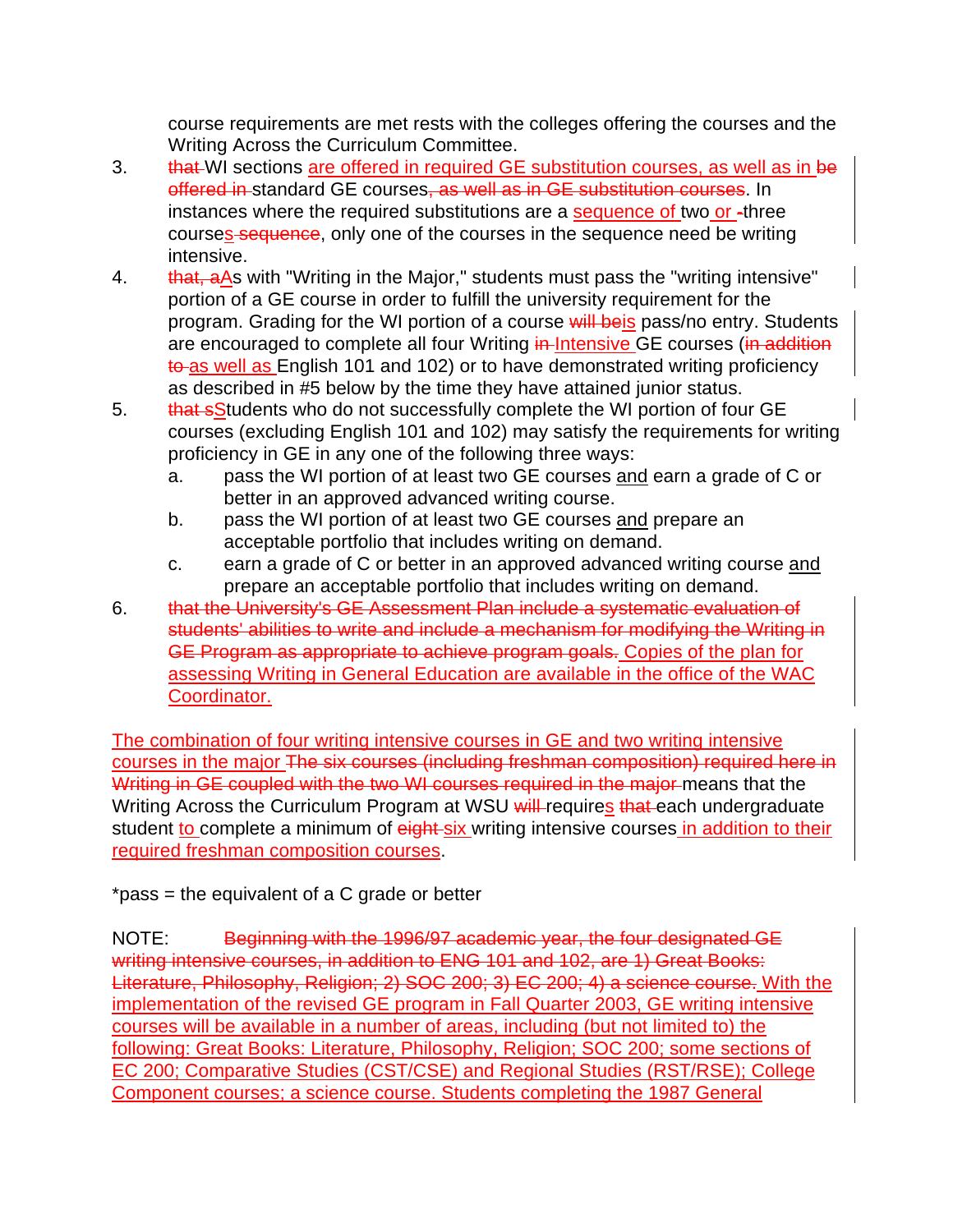Education program may count writing intensive courses in the 2003 GE program toward fulfilling their writing intensive requirements.

# **Part II: WRITING IN THE MAJOR**

Beginning Fall Quarter 1996, all incoming first-year students and transfer students must successfully complete two Writing Intensive courses in their major field in order to graduate. Successful completion of Area One General Education writing courses (ENG 101 and 102) is a prerequisite for all Writing Intensive courses in the major.

--Writing Intensive sections of current courses. Any course in a major program may be designated "Writing Intensive" by the unit offering the course. Writing Intensive courses will have at least 4500 words (18 double-spaced pages) of writing, at least half of which will be evaluated formally and all of which will count as part of students' performance in the course. Writing Intensive courses must meet criteria established and monitored by the Writing Across the Curriculum Committee. Responsibility for ensuring that WI course requirements are met rests with the department offering the course, the college, and the WAC Committee.

Guidelines and examples of how the writing requirement may be met are available from The Writing Across the Curriculum Committee Coordinator. Additional assistance is provided by the University Writing Center.and the University Writing Center will provide faculty with guidelines and examples of how the writing requirement may be met.

To permit flexibility in scheduling and staffing, units may designate certain sections of a course as Writing Intensive during any quarter. Course sections designated Writing Intensive will be identified in the quarterly class schedule.

--Independent Writing Project. Under exceptional circumstances, a paper of at least 2500 words written under the direction of a faculty member in the student's major field will be accepted for Writing Intensive credit. This option may count as no more than one Writing Intensive course and must be approved by the chair of the student's major department. Students are expected to fulfill the rest of the minimum requirement by completing one or more regular WI courses.

# WRITING INTENSIVE COURSE GRADING

Writing Intensive credits are entered separately from course grades on student transcripts as PASS/NO ENTRY. In order to receive a PASS, students must complete the writing component of a WI course with a grade of C or better. Students who do not pass the writing component of a WI course but receive a D or better for the course grade need not repeat that course, unless it is required by the major. They must, however, pass the writing components of two WI courses to fulfill the requirement.

# ASSESSMENT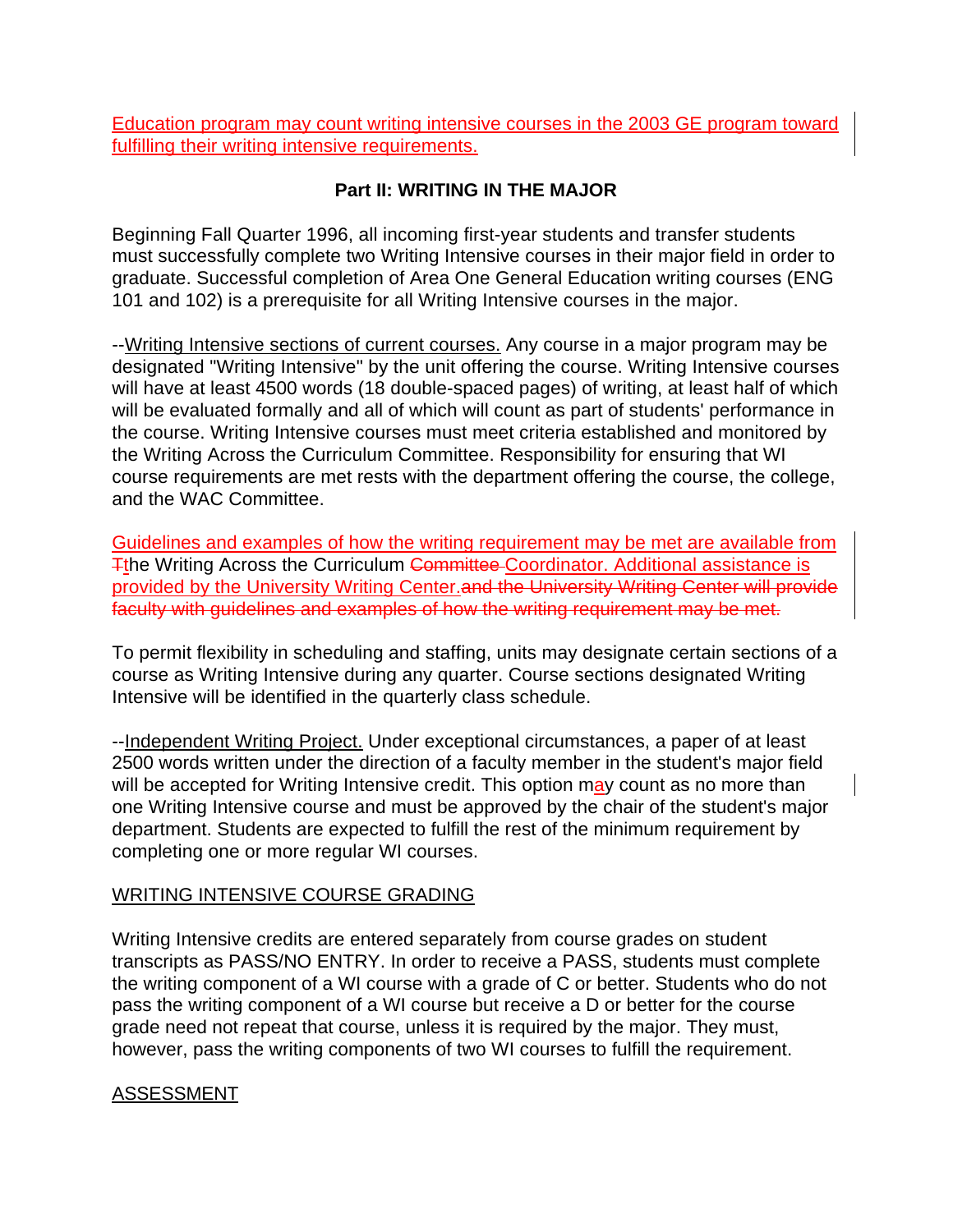A systematic plan for assessing the Writing in the Major Programs will be developed, implemented, and coordinated with the Writing in GE assessment plan by the Writing Across the Curriculum Committee.Copies of the plan for assessing Writing in the Major are available in the office of the WAC Coordinator.

### **PROPOSED IMPLEMENTATION OF WRITING ACROSS THE CURRICULUM: WRITING IN GENERAL EDUCATION AND WRITING IN THE MAJOR**

- 1. Each designated Writing Intensive (WI) course in the major and in general education will beis identified as such in the quarterly class schedule., e.g.: SOC 200 - Social Life - Writing Intensive ACC 204 - Financial Accounting I - Writing Intensive
- 2. For record-keeping purposes and to allow maximum scheduling flexibility, each designated Writing IntensiveWI course will beis assigned a 0-credit "lab" to represent the writing component of the course. The lab will beis graded pass/no entry (P/no entry). The Registrar will adds the lab to the course after the drop date has passed, thereby removing the need for students to register for both the course and the lab and preventing them from dropping the writing component of a course while retaining the course itself, or vice versa. Likewise, removal of credit for the course grade will also remove credit for the writing component.

Each writing section, then, will generates 2 grade sheets, one for the content course grade, one for the writing WI grade (P/no entry). Both grades will appear on the student's transcript and permanent record (unless a student fails the writing component of a course, in which case there will be no entry).

- 3. Students taking "writing" WI courses within the general education program or within the major can 1) pass both the course and the attached writing "lab"WI component; 2) pass the course and fail the writing lab attached to the course WI component; or 3) they can pass the writing labWI component of the course but fail the course itself.
	- A. A student who does not successfully complete the WI portion of four GE courses (excluding English 101 and 102) may satisfy the requirements for writing proficiency in GE in any of the following three ways:
		- a. pass the WI portion of at least two GE courses and earn a grade of C or better in an approved advanced writing course.
		- b. pass the WI portion of at least two GE courses and prepare an acceptable portfolio that includes writing on demand.
		- c. earn a grade of C or better in an approved advanced writing course and prepare an acceptable portfolio that includes writing on demand.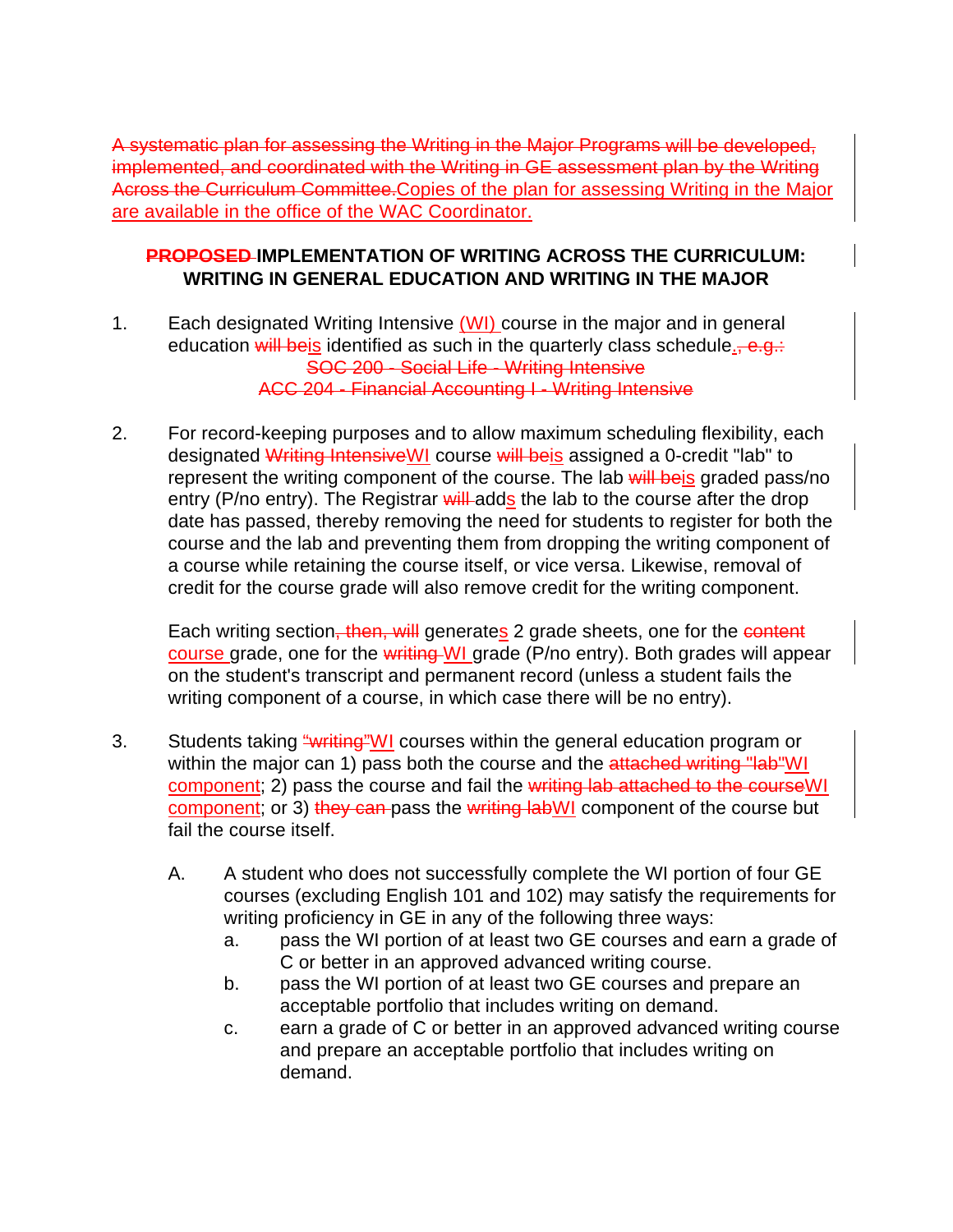- B. To fulfill the Writing in the Major requirement only (This option is not available to students fulfilling the Writing in GE requirement.), take the "Independent Writing Project" available within the program or a designated writing intensive independent reading course. Each department would designates the appropriate course needed to complete the requirement. Students may use the "Independent Writing Project" or the designated writing intensive independent reading course to fulfill only one of the two-course requirement.
- C. A student who passes the "lab," or writing intensive WI portion of a course but fails the course itself may receive credit for fulfilling the writing requirement but may/will still need to repeat the course to fulfill the major or general education requirement.
- D. A student who drops a writing intensive course will also be automatically dropping drops the "lab" attached to the course. In other words, it will not be possible to drop a course and retain the writing lab attached to WI component of the course.
- 4. Transfer students who have completed the transfer module that is part of the Ohio Articulation and Transfer Policy will be considered as having met the Writing in GE requirements. Transfer students who have completed at least 75% (40 hours) of the transfer module may meet the Writing in GE requirement by completing one writing intensive course. Transfer students who have completed less that 75% (40 hours) of the transfer module must complete the University's general education requirements, including the Writing in GE requirement, as follows:

50%-74% (28-39 hours) of general education completed -- successfully complete two WI courses, in addition to English 101 and 102.

25%-49% (14-27 hours) of general education completed -- successfully complete three WI courses, in addition to English 101 and 102.

fewer than 25% or 14 hours of general education completed successfully complete all four designated WI courses, in addition to English 101 and 102.

When students who still need writing intensive credit in General Education courses already have credit for the General Education courses designated as writing intensive at WSU, those students may apply credit from other designated writing intensive courses to meet that requirement. Those courses may be in General Education (e.g., a second writing intensive science course) or, when available, a third writing intensive course in the major. No writing intensive course in the major will be counted toward both General Education and writing in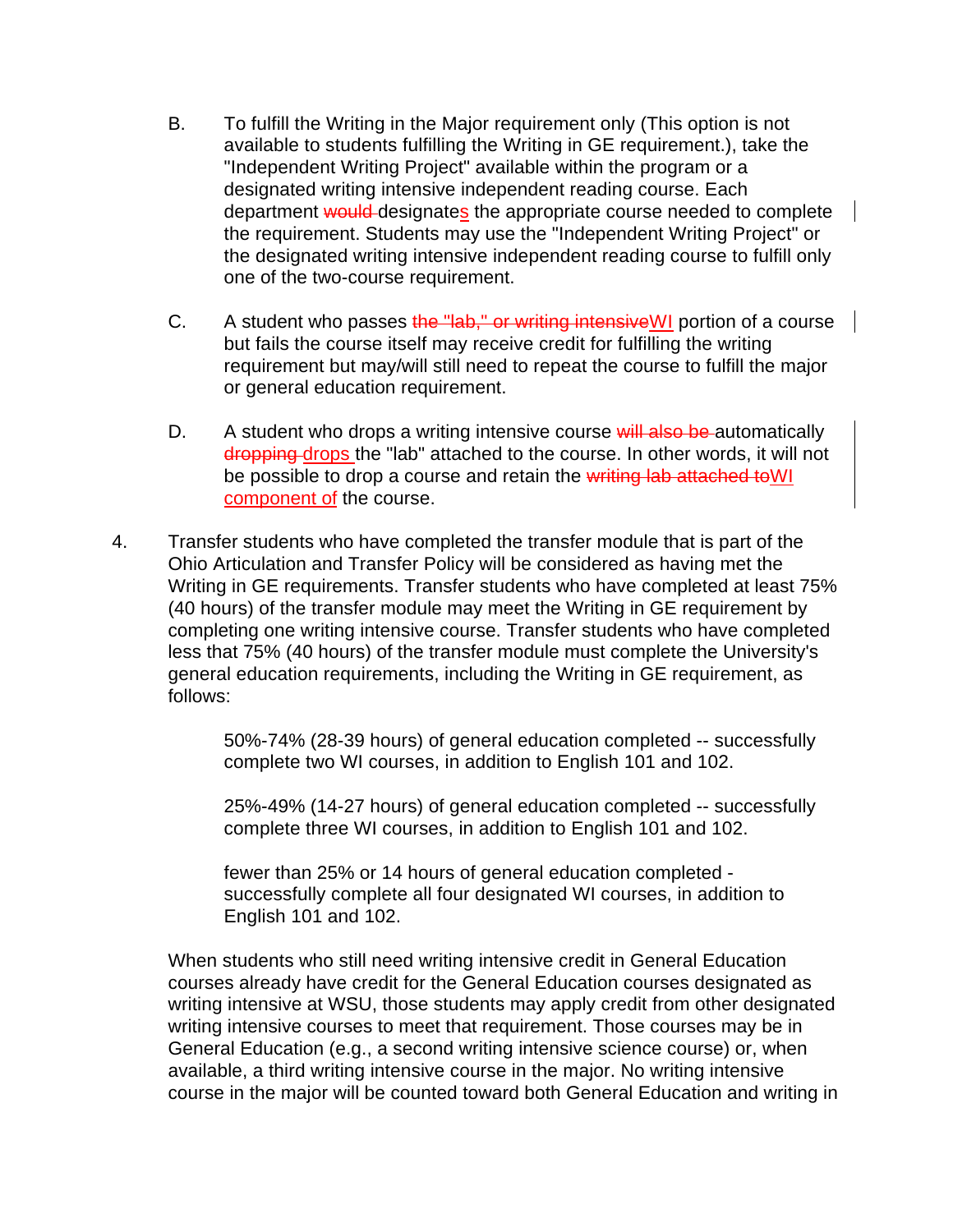the major requirements.

Transfer students who do not successfully complete the WAC requirements above may satisfy the requirements for writing proficiency in GE by completing the appropriate substitution described under 5 a.b.c. under "Writing in General Education."

Transfer students must complete the two-course writing requirement in the major.

5. Returning students who matriculated at the University prior to Fall 1996 and who have been away from the university for a year or more, who are under the new general education program, who have not been enrolled at the university for four or more consecutive quarters and who have not completed those general education requirements, must complete the Writing in General Education requirements as follows:

> at least 75% (40-556 hours) of general education completed - successfully complete one WI course, in addition to ENG 101 and 102.

> 50%-74% (28-39 hours) of general education completed -- successfully complete two WI courses, in addition to ENG 101 and 102.

> 25%-49% (14-27 hours) of general education completed -- successfully complete three WI courses, in addition to ENG 101 and 102.

less than 25% (fewer than 14 hours) of general education completed successfully complete all four writing intensive courses, in addition to ENG 101 and 102.

Returning students who matriculated at the University prior to Fall 1996, who have been away from the University for a year or more, who are eligible to complete the "old" general education program, and who have completed at least 75% of those requirements must successfully complete one writing intensive course, in addition to ENG 101 and 102. When returning students who still need writing intensive credit in General Education courses have already taken the earlier versions of General Education courses now designated as writing intensive, those students may apply credit from other designated writing intensive courses to meet that requirement. Those courses may be in General Education (e.g., a second writing intensive science course) or, when available, a third writing intensive course in the major. No writing intensive course in the major will be counted toward both General Education and writing in the major requirements.

Returning students who do not successfully complete the requirements above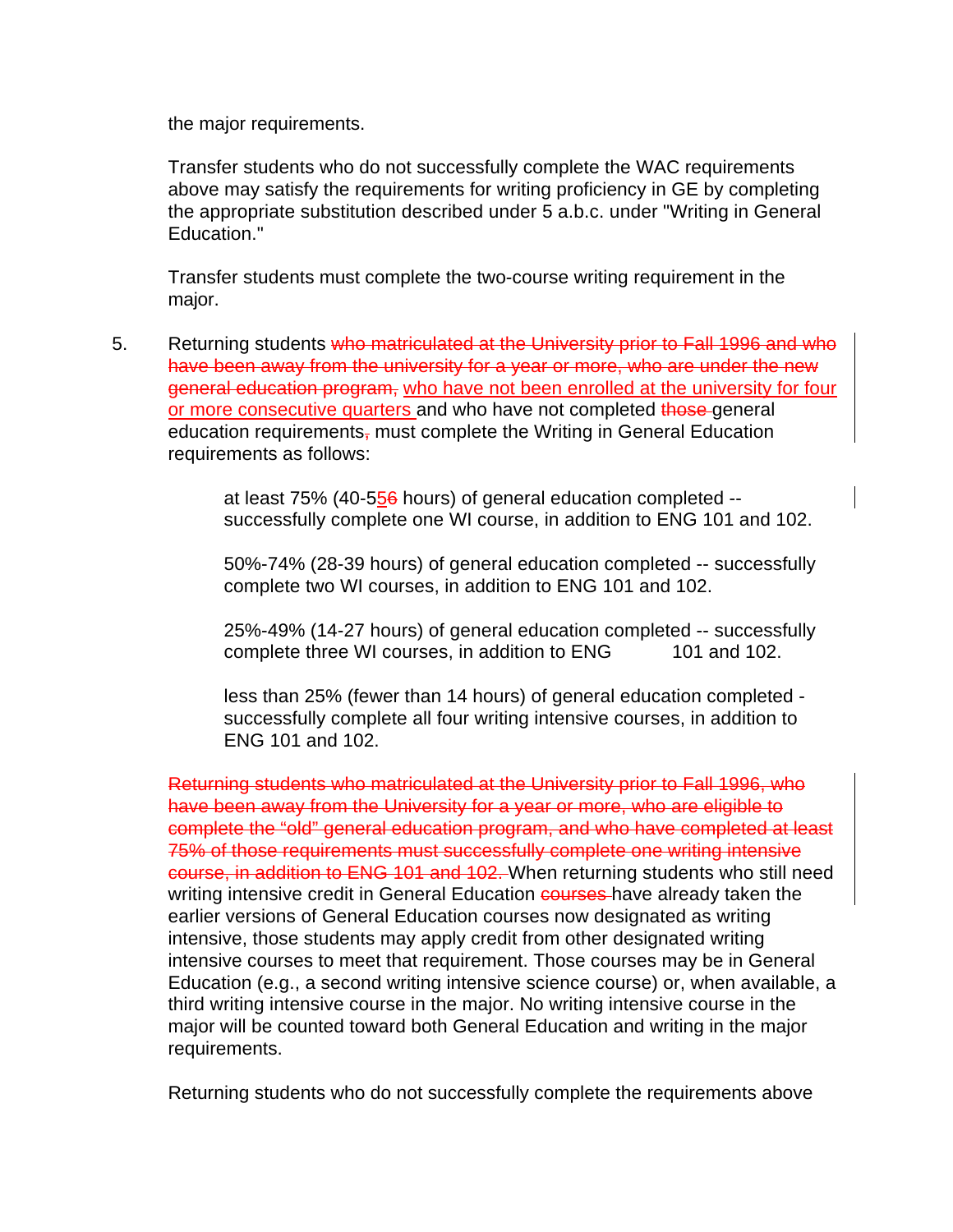may satisfy the requirements for writing proficiency in GE by completing the appropriate substitution described under 5 a.b.c. under "Writing in General Education."

Returning students must complete the two-course writing requirement in the major. In the event a returning student has completed earlier, non-WI versions of courses now offered as the department's WI courses and no further WI courses in the major are available, the student will complete the independent writing project to cover one of the courses; the requirement for the second course can be waived with the approval of the department.

- 6. WSU graduates returning to earn another undergraduate degree must complete the Writing in the Major requirements.
- 7. Students pursuing a dual major may have the writing requirements for the second one major waived at the discretion of the that department/college.

All colleges/units are asked to incorporate the requirements for WAC/GE and for Writing in the Major into the college/unit checksheets for majors. Each college/unit will beis responsible for monitoring the progress of its majors in completing the university Writing Across the Curriculum requirements.

#### Oversight and Faculty Development

The University Undergraduate Curriculum and Academic Policy Committee recommends:

1. that a The Writing Across the Curriculum Committee be established asis a standing subcommittee of the Undergraduate Curriculum and Academic Policy Committee (UCAPC), and the chair of that committee also serves-our committee, whose chair will also serve as a non-voting member of the Curriculum **Committee (UUCAPC.).** The Writing Across the Curriculum Oversight Committee will havehas oversight responsibility for writing in both GE and in the Major. The committee should-includes the following members: one faculty member from each undergraduate college who teaches or has taught Writing Intensive courses; the Director of the University Writing Center; the Director of Writing Programs (or department designee), Department of English Language and Literatures; a representative from the English as a Second Language (ESL) program; a representative for the General Education Oversight/Assessment Committee; and a student member.

The Writing Across the Curriculum Committee should beis charged with recommending action and policy to the Undergraduate Curriculum and Academic Policy Committee for Writing Across the Curriculum requirements. The WAC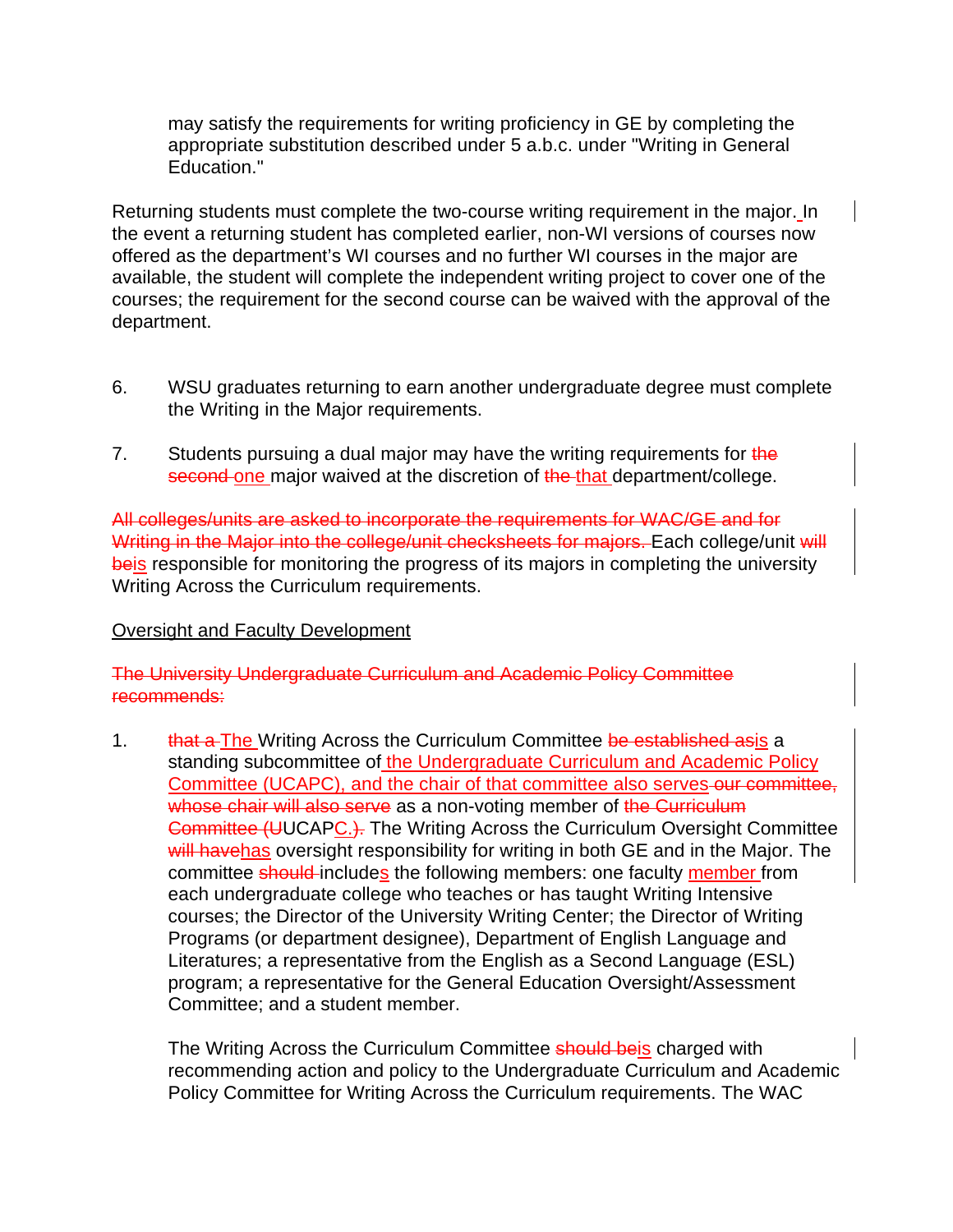Committee shall have thehas responsibility for the following areas: Writing in General Education requirements; Writing in the Major requirements; approval of criteria for Independent Writing Projects; monitoring and assessment of Writing Across the Curriculum, including Independent Writing Projects, Writing Intensive Courses, and WAC faculty development programs and activities.

2. that the University provide a sustained and vigorous program of faculty development for all WAC faculty and fund it accordingly. This program would be monitored and assessed by the Proposed GE Oversight/Assessment Committee and administered by the University Writing Center and the Center for Teaching and Learning. The WAC Coordinator is responsible for devising and offering ongoing faculty development programs, many of which are developed in conjunction with the University Writing Center and the Center for Teaching and Learning.

# ACKNOWLEDGMENTS

The Writing Across the Curriculum program was developed by a number of individuals over a period of several years. The proposal approved by General Faculty on November 14, 1995, included the following acknowledgments:

The University Undergraduate Committee and Academic Policy Committee wishes to thank Lillie Howard, Associate Provost for Undergraduate Education and Academic Affairs, for her assistance to us and her many efforts to bring Writing Across the Curriculum to fruition.

We also wish to acknowledge the many individuals who prepared earlier drafts of this proposal:

#### ACKNOWLEDGMENTS FOR 1991/1992 PROPOSAL

Richard Bullock, Director of Writing Programs, Department of English Language and Literatures, in the formulation of this proposal, as well as the assistance of other members of the ad hoc Committee on Writing Across the Curriculum: Deans Perry Moore, James Brandeberry, Jane Swart, Don Carlson, and Richard Millman; Associate Deans William Rickert, Charles Willis, and Rishi Kumar; Chairers Peter Bracher, Herb Brown, and Ed Rutter; and faculty members Leo Finkelstein, Harry Lipsitt, Jim Schwartz, and Marjorie Pappas; and Associate Vice President for Academic Affairs, Lillie Howard. We also acknowledge the assistance and participation of Rudy Fichtenbaum, Vice President of the Faculty (1990-1991), Susan Praeger, Chair, University Curriculum Committee, Gerald Meike and Richard Mercer.

#### ACKNOWLEDGMENTS FOR 1994 PROPOSAL

The 1994 Ad Hoc Committee for Writing Across the Curriculum -- Greg Bernhardt, Tom Sav, Edgar Rutter, Barbara O'Brien, Harry Lipsitt, William Rickert, Lillie Howard, Gail